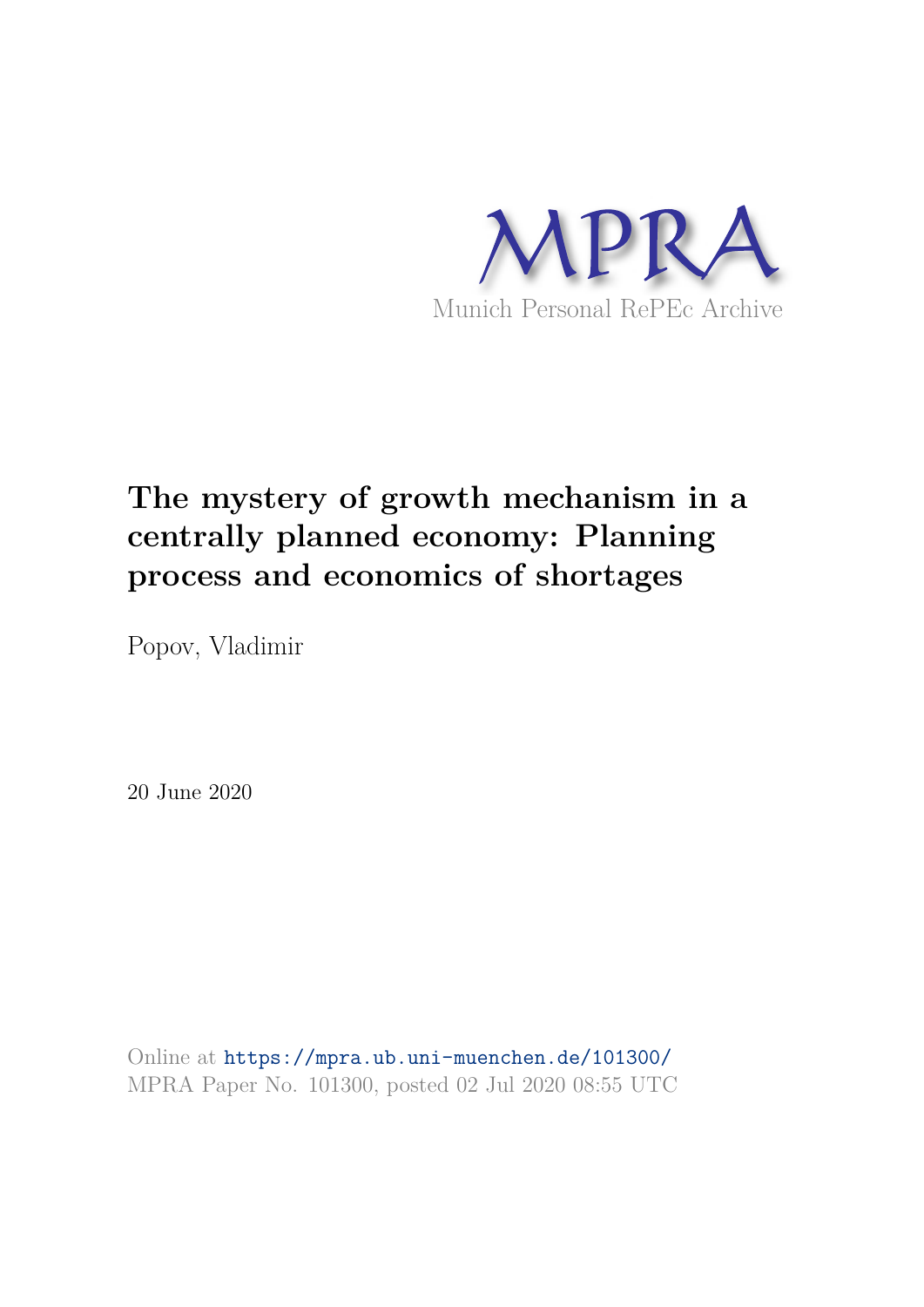**The mystery of growth mechanism in a centrally planned economy: Planning process and economics of shortages** 

**Vladimir Popov** 

### **ABSTRACT**

Since the economic calculation debate of the 1920-30s, it is known that it is impossible to create a coherent balanced plan that equates supply and demand of millions of goods and services in the national economy, not to speak about the optimal plan. It is not well understood, though, how the centrally planned economy (CPE) really functioned and what were the real determinants of their growth rates, if not the planned indicators. It was shown that forecasts of growth rates based on the extrapolation of past trends were better correlated with actual performance than planned indicators, but it is still unclear what was the real mechanism of growth of CPE and what was the role of the planning process in it.

The hypothesis in this paper is that the drivers of growth in the CPE were the major investment projects initiated by the planners. They led to shortages of supplies, which triggered creeping price increases for scarce goods, which in turn boosted profitability in respective industries allowing them to increase output. *De facto* it was a market economy multiplier process – fiscal and monetary expansion leading to the price and output increases that eventually balanced supply and demand.

**Keywords: socialist economies, central planning, economic growth, shortages, economic calculation problem.** 

**JEL: H6, O25, P34, P35, P40, P43.**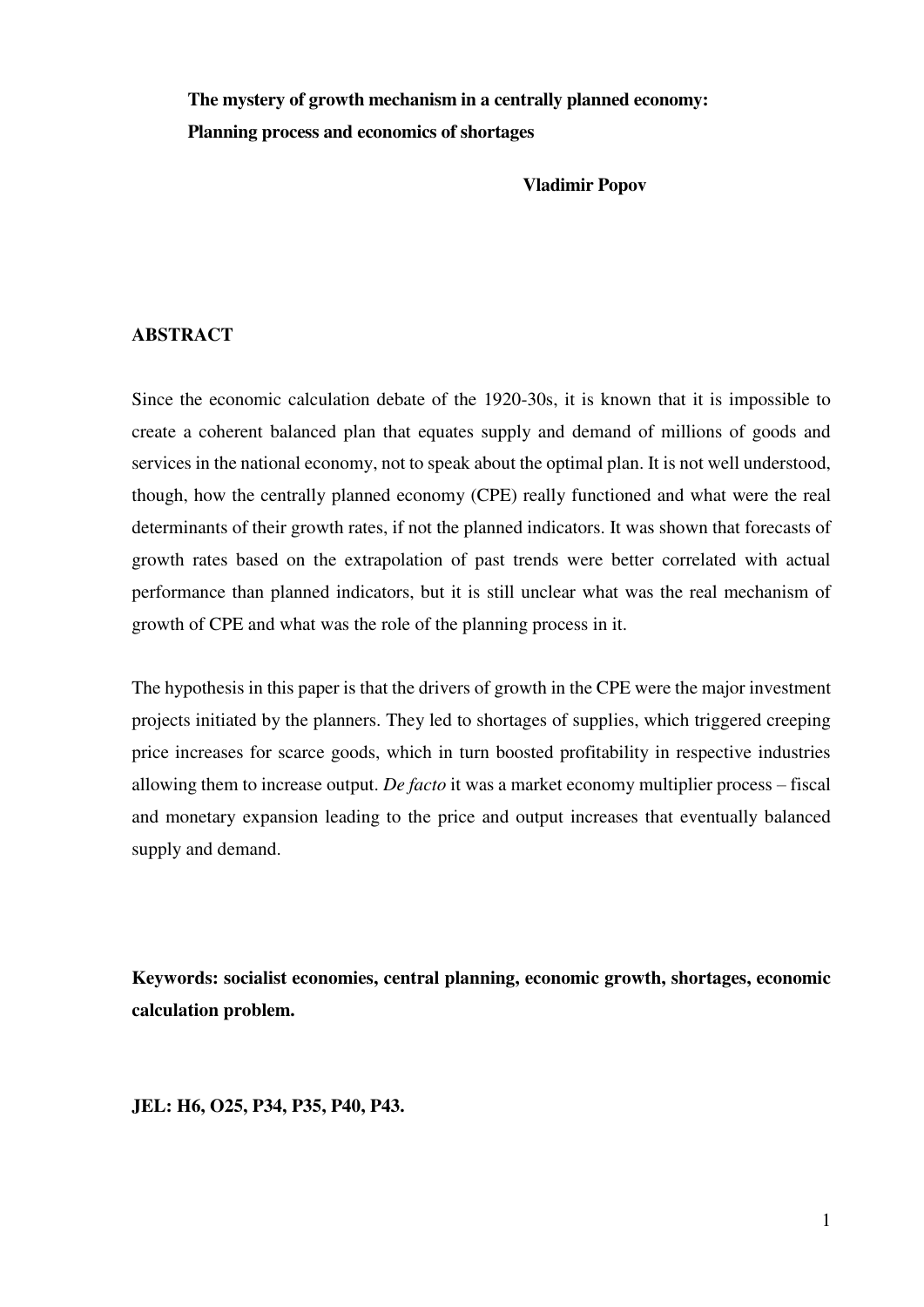### **The mystery of growth mechanism in a centrally planned economy: Planning process and economics of shortages**

#### **Vladimir Popov**

«Течет вода Кубань реки, куда велят большевики» ("The water of Kuban river flows to where the Bolsheviks order")

The centrally planned economy (CPE) in the USSR, Eastern Europe and China disappeared before the economists were able to figure out how it works. Among many unresolved puzzles is the change in the growth rates over time: it was pretty obvious that actual growth rates deviate significantly from the planned targets, but there was no good explanation of why they vary from year to year.

Wassily Leontief, the Nobel prize winner in economics, once noted that an economy using the profit motive but without planning is like a ship with a sail but no rudder. It may move rapidly, but cannot be steered and might crash into the next rock. A purely planned economy that has eliminated the profit motive is like a ship with a rudder but no sail. It could be steered exactly where one wants it to go, if only it moved (Leontief, 1974).

It may well be that this comparison is not doing justice to the CPE in one respect – it could not be steered exactly where the planners want it to go. And why the actual growth rates deviated from the planned targets – sometimes more and sometimes less – still remains a mystery. It was shown that the planned targets do not really determine the actual growth rates – they are less informative in predicting the actual outcome than simple extrapolations based on past trends – but it is still not clear what were the real determinants of growth process in the CPE.

### **Teleologists, geneticists and stylized facts**

An important debate unfolded on the on eve of the introduction of central planning and the adoption of the First five-year plan (1928-33) in the USSR between the advocates of the so called teleological and genetic approaches to planning. Geneticists argued that central planning should be constrained by economic laws, such as supply and demand, and operate within the constraints of proportions and potentials of national economy. Teleologists were claiming that proportions of the national economy could be drastically changed by the planners and desired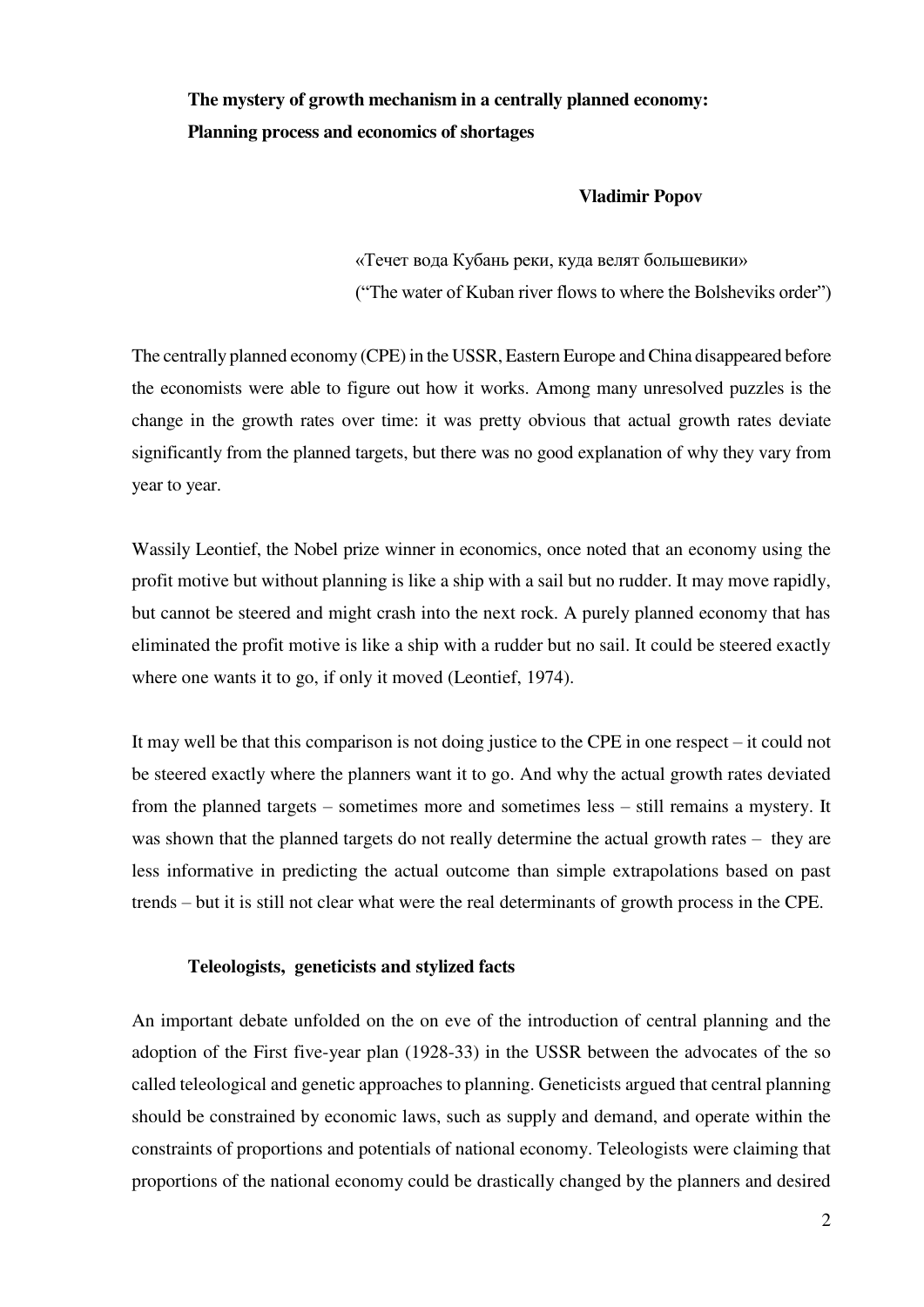growth rates could be achieved with appropriate investment. In practical policy matters academic economists defending genetic approach (Nikolai Kondratiev, Vladimir Bogdanov and Vladimir Groman) were supported by prominent communist party leaders (Alexey Rykov and Nikolai Bukharin), and argued for the preservation of market trade and New Economic Policy (NEP), moderate growth rates, focus on light industry and agriculture. Their opponents – teleologists – wanted to speed up industrialization and growth rates by mobilizing the needed savings through rolling back NEP and harsh policies towards the peasants (low procurement prices for agricultural produce). This approach was developed by Stanislav Strumilin and Pavel Feldman, and eventually became the main party line (Gregory and Stuart, 2001).

However, the accuracy of central planning was disappointing, the discrepancy between planned targets and actual indicators was large even for macroeconomic indicators, as the table below shows. For the first five year plans (1930s-1940s) the average deviation was 39 to 58%, it decreased to 14-19% in the 1950-60s, but increased again to 27-31% in the 1970-80s.

| <b>Indicator</b>                                                                                          | <b>First Five-Year Plan,</b><br>1928/29-32-33 <sup>a</sup> |                    | Second Five-<br>Plan,<br>Year | Fourth<br>Five-<br>Year<br>Plan, | <b>Fifth Five-</b><br>Year Plan, |
|-----------------------------------------------------------------------------------------------------------|------------------------------------------------------------|--------------------|-------------------------------|----------------------------------|----------------------------------|
|                                                                                                           | <b>Initial</b><br>variant                                  | Optimal<br>variant | 1933-37                       | 1946-50                          | 1951-56                          |
| National income produced                                                                                  | 76                                                         | 60                 | 93                            | 168                              | 113                              |
| Utilized national income                                                                                  |                                                            |                    |                               |                                  |                                  |
| Gross industrial output                                                                                   | 105                                                        | 87                 | 105                           | 152                              | 121                              |
| - production of means of<br>production                                                                    | 153                                                        | 116                | 143                           | $\overline{a}$                   | 114                              |
| - production of objects of<br>consumption                                                                 | 66                                                         | 59                 | 74                            |                                  | 117                              |
| Gross agricultural output                                                                                 | $-44$                                                      | $-33$              | 25                            | $-4$                             | $\overline{\phantom{a}}$         |
| Labor productivity<br>- in industry<br>- in construction<br>- in agriculture                              |                                                            | 5                  | 106                           | 125<br>62                        | 88<br>82<br>92                   |
| Retail trade                                                                                              |                                                            |                    | 32                            | 36                               | 127                              |
| Real incomes                                                                                              |                                                            |                    | 20 <sup>b</sup>               |                                  | 111 <sup>b</sup>                 |
| Average deviation of actual<br>growth rates from planned (in<br>either direction), % of planned<br>growth | 52                                                         | 56                 | 39                            | 58                               | 16                               |

**Table. Ratio of actual to planned growth rates of key indicators, by Five-Year Plan periods, %**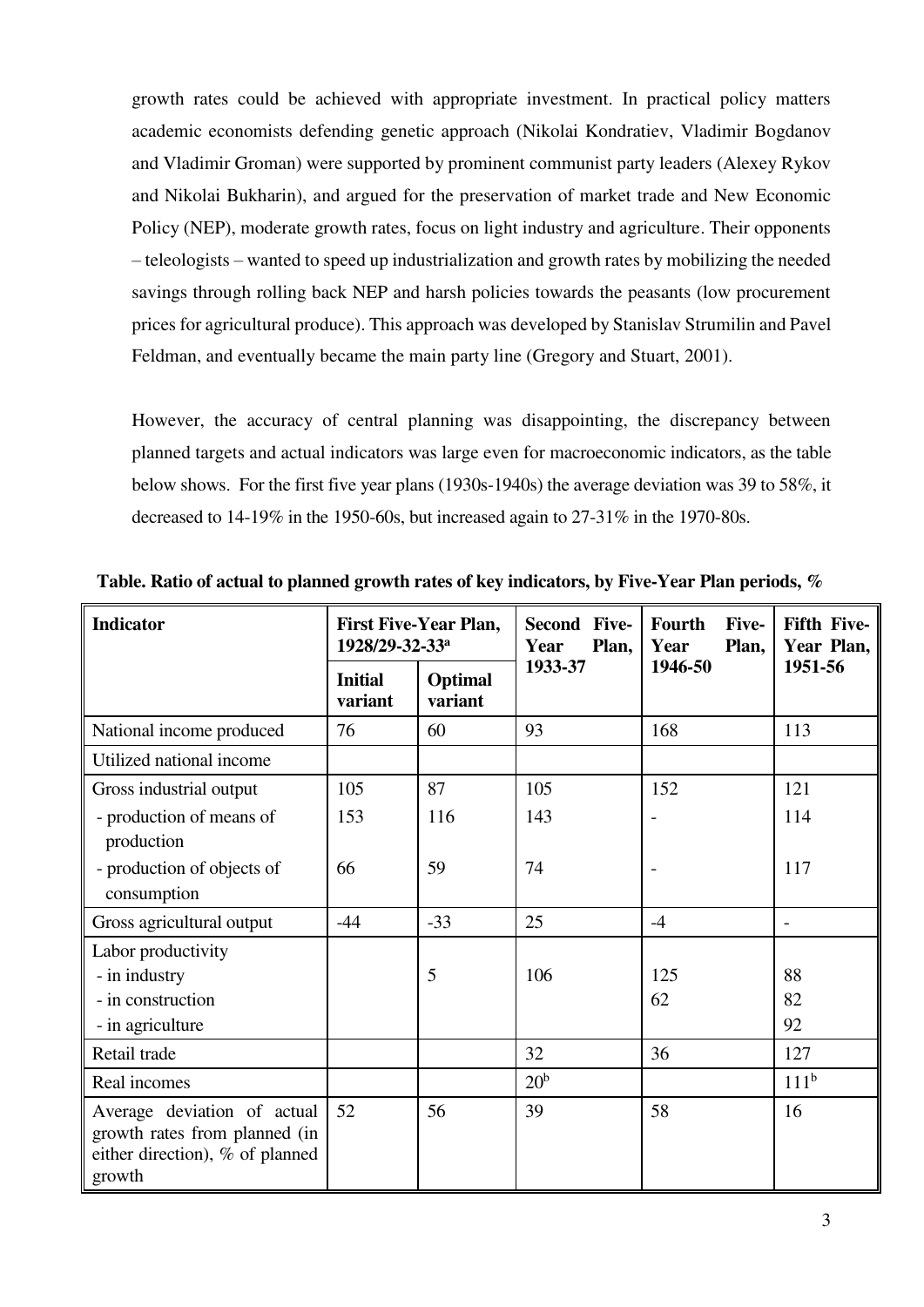| <b>Indicator</b>                                                                                          | Seven-<br>Year<br>Plan<br>1959-65 | Eighth<br><b>Five-Year</b><br>Plan,<br>1966-70 | <b>Ninth</b><br>Five-<br>Year<br>Plan,<br>1971-75 | <b>Tenth</b><br>Five-<br>Year<br>Plan,<br>1976-80 | <b>Eleventh</b><br><b>Five-Year</b><br>Plan, 1981-<br>85 |
|-----------------------------------------------------------------------------------------------------------|-----------------------------------|------------------------------------------------|---------------------------------------------------|---------------------------------------------------|----------------------------------------------------------|
| National income produced                                                                                  | 94                                | 114                                            | $\overline{a}$                                    |                                                   |                                                          |
| Utilized national income                                                                                  |                                   |                                                | 72                                                | 80                                                | 92                                                       |
| Gross industrial output                                                                                   | 105                               | 103                                            | 91                                                | 67                                                | 77                                                       |
| - production of means of<br>production                                                                    | 112                               | 101                                            |                                                   |                                                   |                                                          |
| - production of objects of<br>consumption                                                                 | 94                                | 112                                            |                                                   |                                                   |                                                          |
| Gross agricultural output                                                                                 | 21                                | 84                                             | 68                                                | 56                                                | 42                                                       |
| Labor productivity<br>- in industry<br>- in construction<br>- in agriculture                              | 88<br>85<br>75                    | 93<br>59<br>87                                 | 87<br>78<br>20                                    | 55<br>36<br>53                                    | 74<br>93<br>34                                           |
| Retail trade                                                                                              | 97                                | 120                                            | 86                                                | 84                                                | 70                                                       |
| Real incomes                                                                                              | 75                                | 110                                            | 80                                                | 85                                                | 67                                                       |
| Average deviation of actual<br>growth rates from planned (in<br>either direction), % of planned<br>growth | 19                                | 14                                             | 27                                                | 36                                                | 31                                                       |

<sup>a</sup> Planned indicators calculated by fiscal year, beginning October 1; actual rates by calendar year. <sup>b</sup> Real wages.

Source: *EKO*, 1987, N.11, pp. 37-50.

The annual planned targets deviated from the actual indicators for particular types of industrial output even more. In 1987 for different types of machinery and equipment in 11 out of 16 cases the planners were wrong in predicting even the sign of the change – they were planning the increase of output, but in reality there occurred a decrease (Shmelev, Popov, 1989).

The results for the annual plans in volume terms for particular enterprises were especially frustrating. It was demonstrated that correlation coefficients between planned targets and actual indicators are generally not significant and, if they are significant, they are positive as often as they are negative (i.e. the higher the planned targets, the lower the actual production volumes). For 27 territorial electric energy enterprises simple extrapolation of the trend for recent 5 years gave a better prediction for the volume of output in the sixth year than the planned targets established for this sixth year. Even the extrapolation based on the actual volumes of output in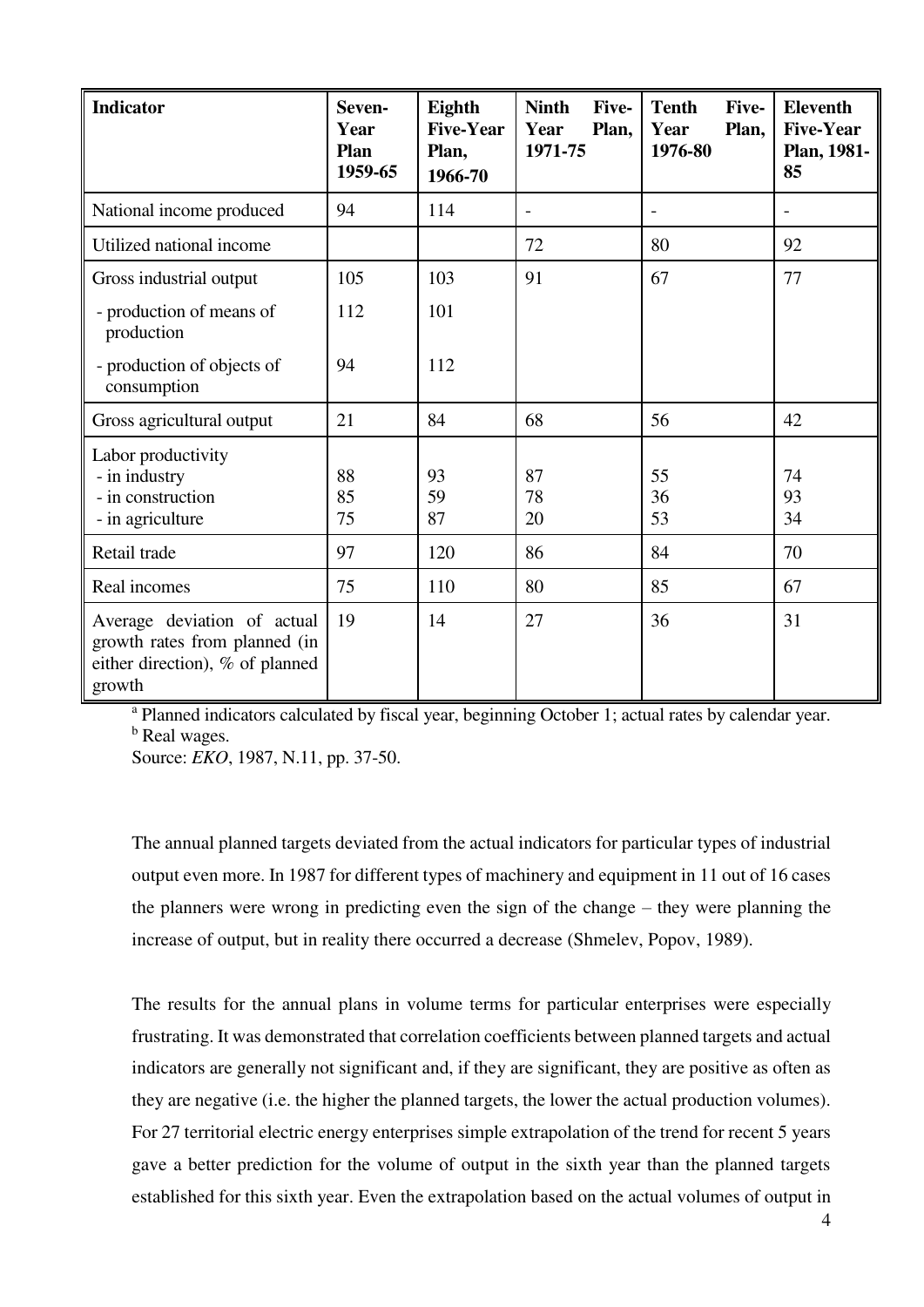recent 3 years in half of all cases was more informative than the planned targets (Medvedev, 1986).

### **Theory and practice of central planning**

The theory of central planning was based on general equilibrium models (Leon Walras, Gerard Debreu, Kenneth Arrow) and input-output models (Wassily Leontief). Leonid Kantorovich, the only Soviet economist that won the Nobel Prize (in 1975 together with an American Tjalling Koopmans), published in 1959 "*The Best Use of Economic Resources*" (Kantorovich, 1959), proving mathematically that not only equilibrium, but also equilibrium at the optimal level is theoretically possible in a static CPE.

The simplified basic equation of the input-output model describes the distribution of output of each particular product:

$$
x_i = \sum_{j=1}^n a_{ij} x_j + y_i + E_i - I_i + s_i,
$$

where  $x_i$ ,  $y_i$ ,  $E_i$ ,  $I_i$ ,  $s_i$  - volumes of production, final consumption, export, import and change in stocks of *i*-product respectively,

*aij* - input-output coefficients, i.e. inputs of *i*-product per unit of *j*-product output.

Output of the product *i* (for instance coal) is equal to the intermediate consumption, i.e. consumption for production purposes) plus final consumption by households, plus net exports (exports minus imports), plus change in stocks. Intermediate consumption in turn is equal to the multiple of technological coefficients and volumes of output of other products – coal consumption, to continue the example, is equal to the expenditure of coal for the production of one kilowatt of electrical energy multiplied by the total number of kilowatts produced, plus the expenditure of coal for the productions of one ton of steel multiplied by the total number of tons of steel produced, and so forth.

If *n* is the number of products, there is *n* equations with  $2n$  unknowns  $(X_i \text{ and } Y_i)$  – volumes of output of every single product and final consumption of these products respectively). The system becomes solvable, if the structure of consumption is fixed and the total consumption is maximized: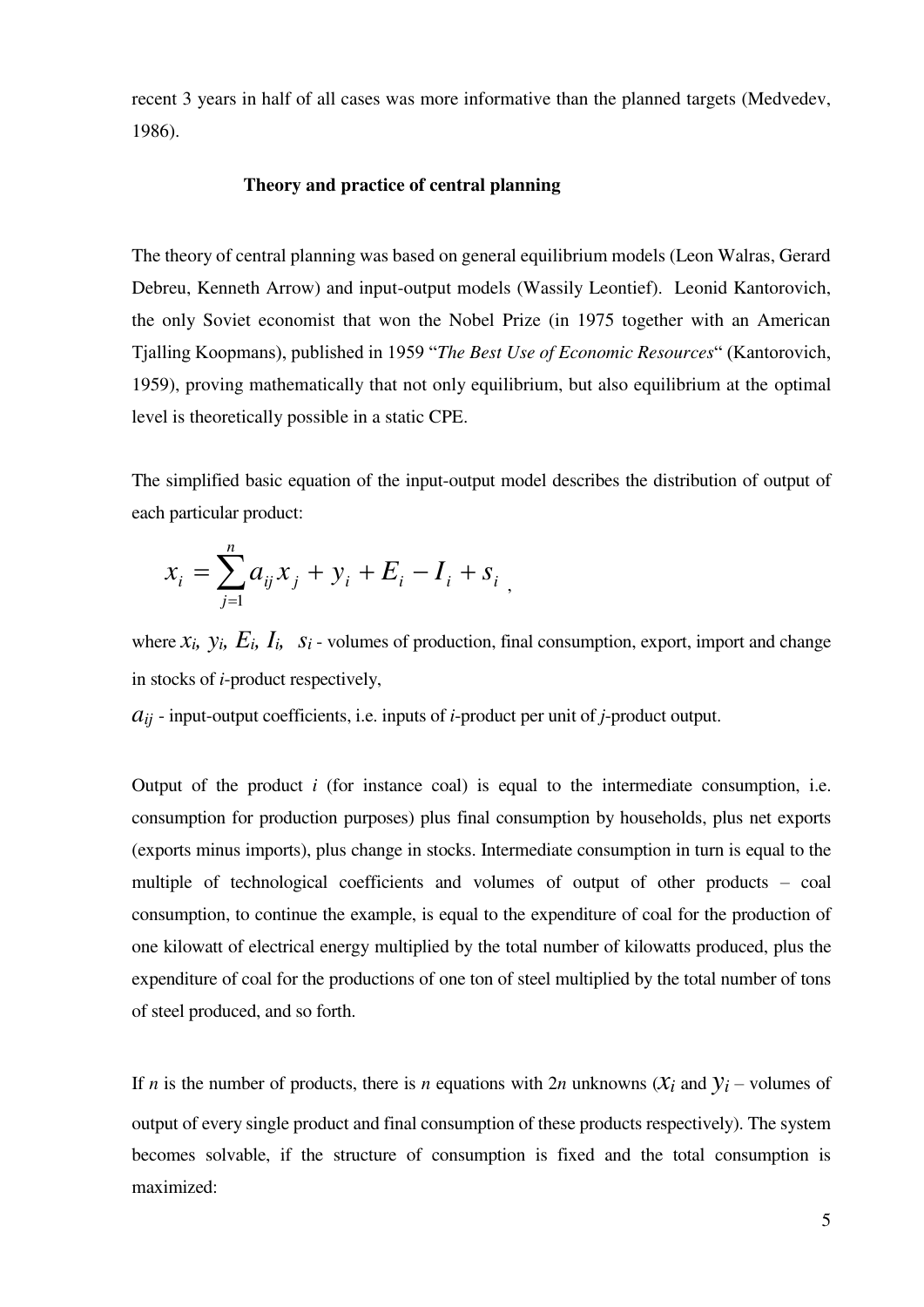$$
F = ay_1 + by_2 + \dots + wy_n = > max,
$$

where  $a, b, \ldots w$  - parameters, fixing the structure of final consumption.

Even more so, in theory this optimal equilibrium could be attained through setting prices for inputs and outputs ("objectively determined valuations" – shadow prices), not through setting production quotas in physical units (so called "dual problem" of production planning). It was shown that there is one and only one set of prices that possesses the magic property – when these prices are assigned to products and producers are instructed to maximize profits, they are inevitably choosing exactly the optimal plan that was previously computed by the planners. The hope was that with greater capacity of computers and better techniques to manage unforeseen technological developments the computation of the optimal plan would become feasible.

In practice, however, there were too many products and the costs of gathering all the necessary information on technological coefficients were prohibitive. Worse, there were unobservable variables, e.g. technological coefficients for new products and technologies, parameters of the changing demand function. Even if the information gathering and processing problem were resolved, if all technological coefficients (expenditure of *i*-input for the production of *j*-good) were precisely calculated and infinite size matrix could be easily inverted by super powerful computers, the dynamic problem still persisted.

Technological coefficients tend to change and new products tend to emerge not according to a plan, but spontaneously, due to technical progress that is not predictable by definition. This was exactly the argument of Ludwig von Mises (1920) in his article "Economic Calculation in the Socialist Commonwealth". It was later developed by Friedrich Hayek (1944) in "The Road to Serfdom" – he argued that the planners will never have enough information to carry out reasonable allocation of resources. In his lecture "Competition as a Discovery Procedure" he argued that outcomes of competition are "unpredictable and on the whole different from those that anyone would have been able to consciously strive for" (Hayek, 1968, p. 10).

As a result, the attempt to establish billions of industrial proportions (to balance supply and demand for millions of goods and services for every year and month) from the centre, especially in a dynamic economy with unpredictable technical progress and innovations,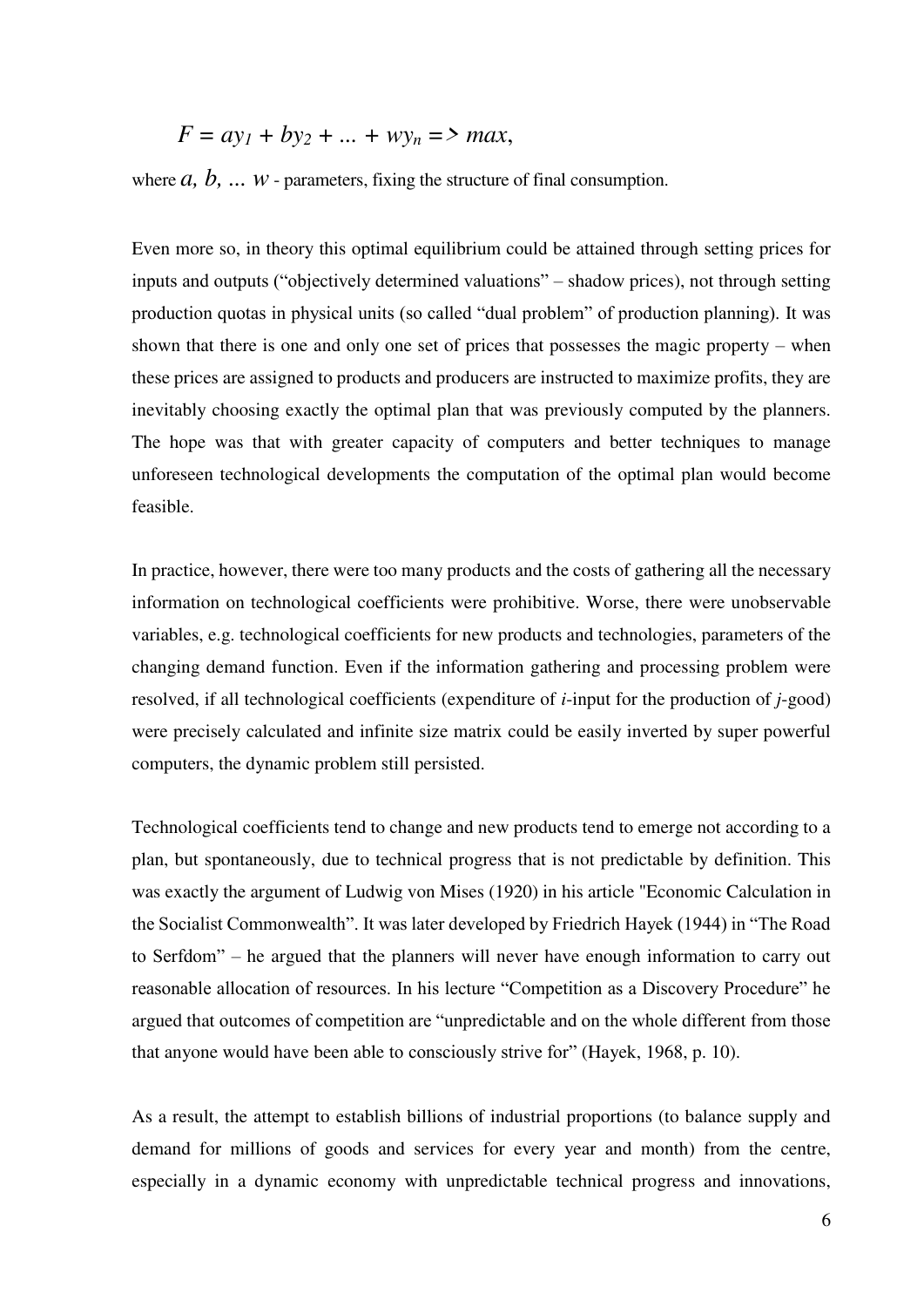resulted in numerous deficiencies. Even with the use of input-output models and most powerful computers it was actually possible to develop a reasonable balanced plan for less than 1% of products (at the very best), for which the planners actually established production quotas in physical units.

To add insult to injury, in the XX century there were no powerful computers and no information on all technological coefficients for millions of goods, so the real planning process looked totally different from theory. In the USSR, input-output models were developed only for several hundred aggregated positions (only starting from the 1960s) and used only in the preplanning calculations. The actual planning was carried our through so called material balances  $-$  supply and demand estimates for particular goods (production  $+$  imports  $=$  intermediate consumption + final consumption + exports + increase in stocks). *Gosplan* (State Planning Committee) was responsible for material balances for about 2,000 aggregated product groups, *Gossnab* (State Supply Committee) disaggregated these into about 15,000 positions, industrial branch ministries – into about 50,000 positions. Finally, each product position was sub-divided into 10-15 specific products at a stage of linking suppliers and users of these particular products. So altogether about 0.5-0.75 million items were planned, whereas 25 million varieties of goods were actually produced (not counting services).

Whenever material balances did not add up, the bargaining process started between *Gosplan*, *Gossnab*, branch-industry ministries and enterprises ("could you increase the supply?", "could you limit the demand?"), and whenever the iteration process of multi-phased negotiations was still not allowing to make the ends meet, shortages of supplies were supposed to be eliminated through new investment (expansion of existing and construction of new production capacities) and imports. Finally, the enterprises were asked to make delivery contracts with one another, and after these contracts were approved by the planners, they received a status of the adopted plan that was made into law by the supreme legislative bodies.

But the plans were not fulfilled on time and pervasive shortages emerged. The hypothesis of this paper is that the real work mechanism of the CPE was triggered by prioritized investment projects that were the first to receive financing from the budget or state banks. When these projects created the demand for materials and supplies, shortages emerged and demand impulses precipitated through the rest of the economy causing increases in prices and output.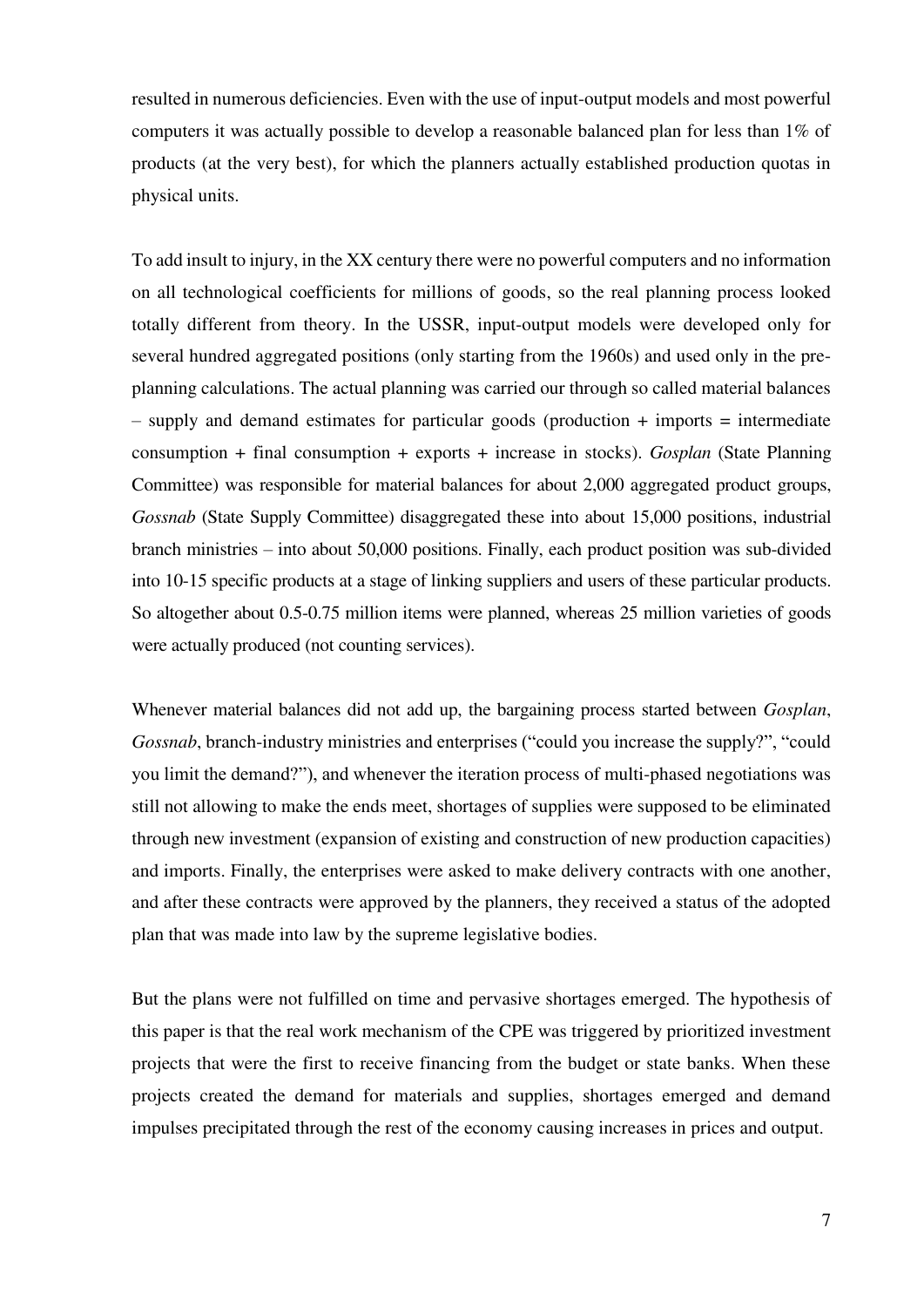Structural shortages – scarce supply of some goods and excess inventories of the other goods – are easy to explain: these were the natural and logical consequence of the inability of the planners to produce a balanced plan and to set prices for millions of goods and services at the market clearing level (Campbell, 1958; Shmelev, Popov, 1989). But the general shortages, i.e. pervasive scarcity of most, if not all goods, is still a puzzle because a simple increase in prices could have eliminated them and helped to avoid many nuisances associated with constant scarcity. Even more so, that these shortages most of the time were not really significant and could have been eliminated by relatively modest price increases (Popov, 2020).

The explanation suggested in this paper is that the growth mechanism of the CPE was based on cycles of creating shortages and their elimination: prioritized investment projects financed by the state increased the demand for labor and materials => there emerged shortages of materials and supplies, which resulted in creeping uncontrolled inflation for some goods and organized price hikes for the other  $\Rightarrow$  higher prices led to higher profitability  $\Rightarrow$  higher profitability allowed to finance investment and increases in production.

### **The shortage economy did not result from soft budget constraints. It is the multiplier process that created and alleviated shortages**

Two most well-known features of the CPE – shortage economy and soft budget constraints (SBC), both were described initially by Janos Kornai (Kornai, 1980; Lindbeck, 2007). "In our day and age, – argues Grzegorz Kolodko (2018), – there is basically a consensus that in the case of real socialism it was the state ownership of means of production that caused the soft budget constraints, and these, in turn, caused inflation – more or less repressed or more or less open, depending on time and place, so depending on the systemic and political context".

"The main finding, a conception which now forms the central maintained hypothesis of Kornai's school of thought, is that the socialist economy is characterized by endemic and persistent shortage; moreover that this shortage is maintained over time by a variety of mechanisms all grounded in rational behavior by enterprises, central planners and other agents given their information and expectations, the constraints they experience, and the organizational structures which tie the system together" (Hare, 1989).

The shortage economy is believed to be connected with the soft budget constraints. Lindneck (2007) claimed that "Kornai's two most celebrated characterizations of real world socialist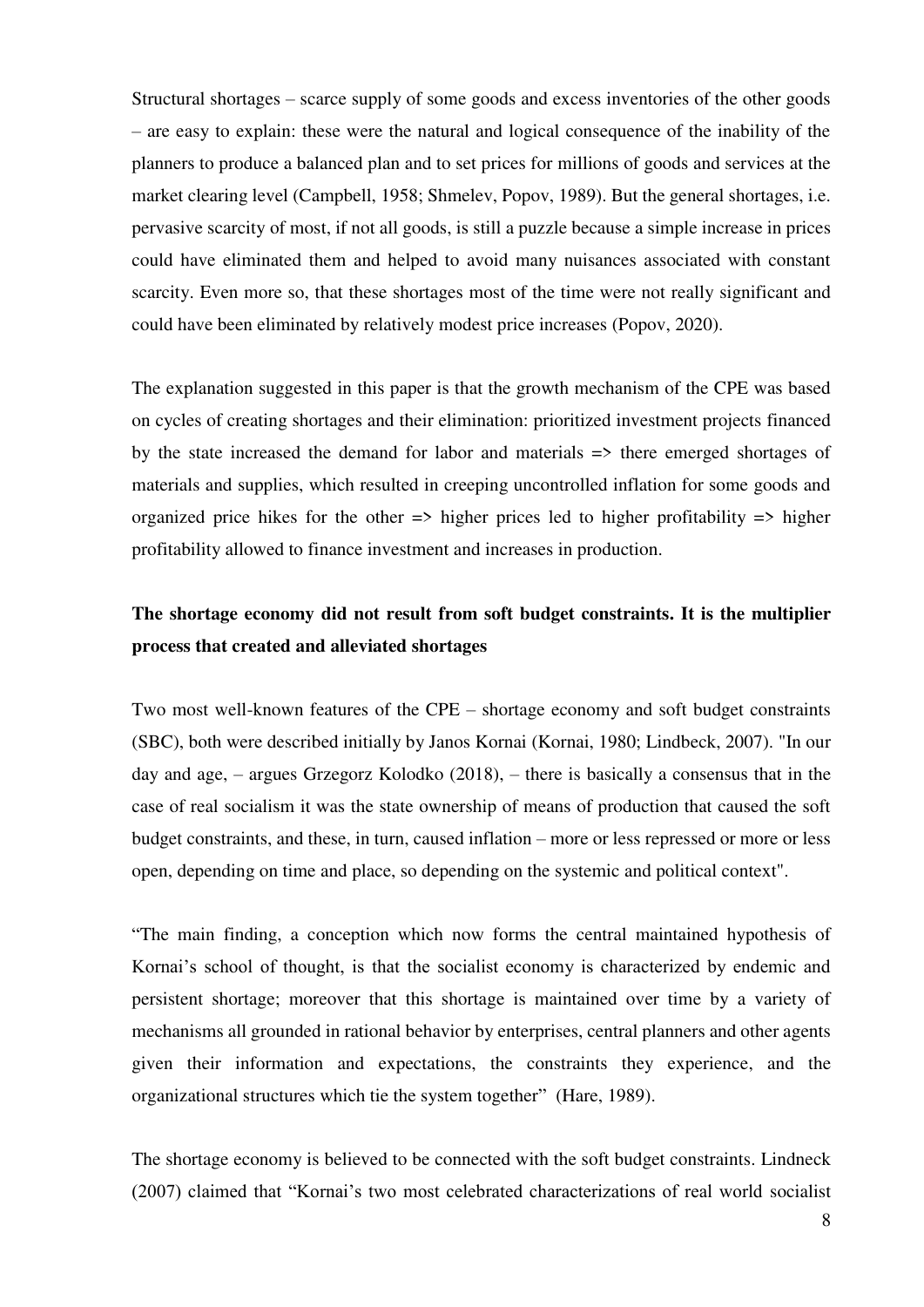economies – "shortage economies" and production units with "soft budget constraints" – are analytically closely connected".

On the one hand, when the state covers the losses of the unprofitable enterprises, wages and profits exceed the value of output produced, so consumer and investment demand can exceed the supply of goods. If prices are controlled and not allowed to rise to clear the market, shortages emerge. This phenomenon is known also as forced savings or monetary overhang or delayed demand.

On the other hand, enterprises themselves do not have any constraints in expanding their demand for resources, so shortages emerge. "As a result of the soft budget constraint, – writes A. Lindbeck, – firms tend to expand investment and production until they encounter nonfinancial resource constraints (hence shortages). This assertion was based on the rather realistic assumption that managers in such economies are mainly interested in the size, or rate of expansion of production" (Lindbeck, 2007).

Some authors, however, pointed out that the correlation between shortages and SBC is not inevitable, that "sufficiently high prices for consumer goods would nevertheless be able to abolish any consumer goods' shortages" (Gomulka, 1985), but somehow the two concepts are regarded as ane indispensable characterization of the socialist (centrally planned) economies and entered textbooks on Comparative Economic Systems.

Nuti (2014) notices that Kornai himself was well aware that there were no shortages in China, but tended to explain it by the existence of private sector and openness to foreign trade. "But it might be simpler to say that shortages are not caused by the SBCs associated with socialism, but by prices set below market clearing, which may or may not be a necessary feature of socialism, and indeed in China today they are not. Even in China's past, for a long time prices fixed below market clearing for a share of the quantities supplied were accompanied by additional supplies being available at free prices – not in black markets but under the official dual-track price policy typical of China" (Nuti, 2014).

In reality the shortage economy is not connected at all with the soft budget constraints. Budget constraints were much harder in former socialist economies than in market economies – in developing countries of the same level of development and even in advanced capitalist economies. And whenever the soft budget constraints were present in socialist economies, it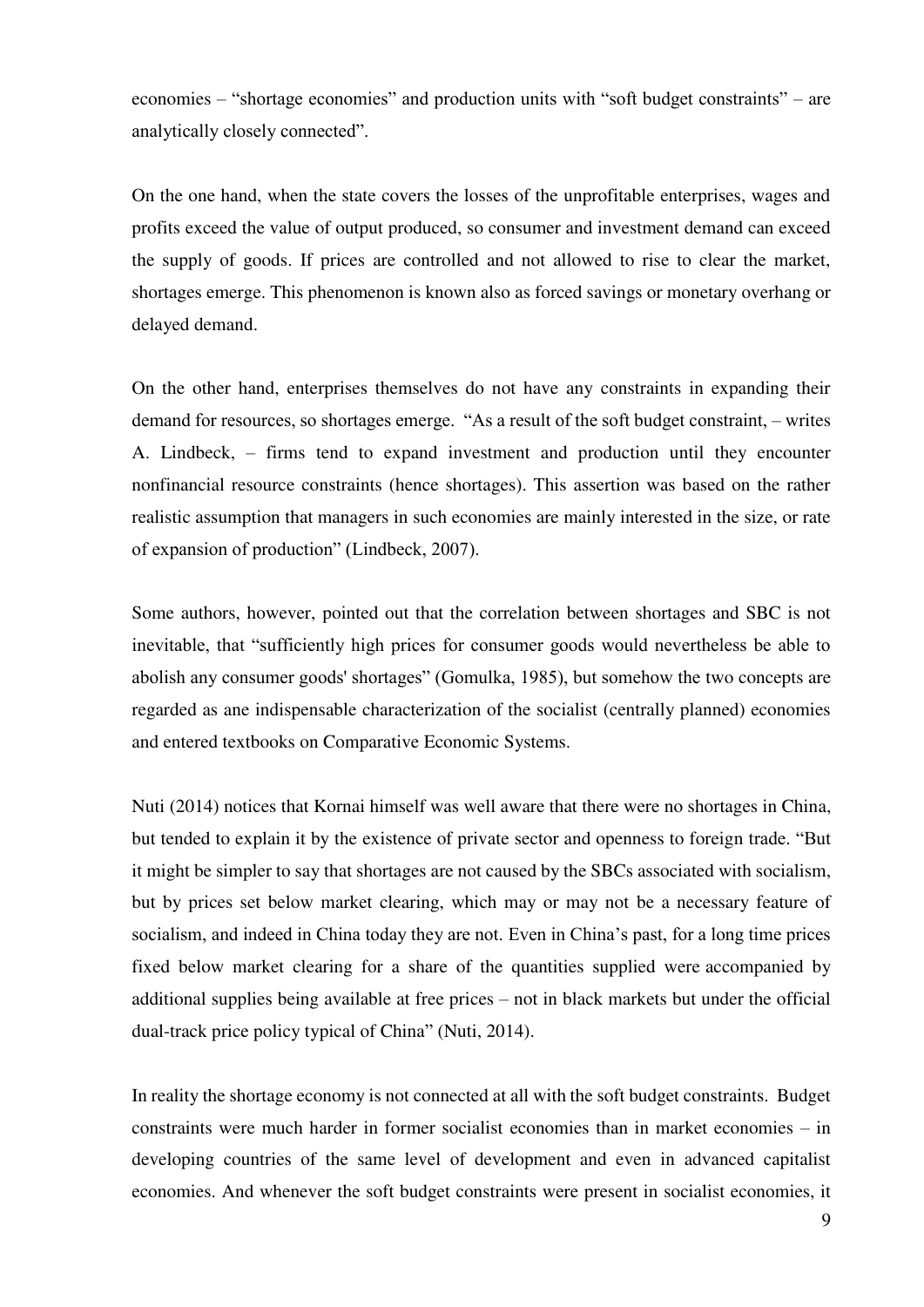was industrial policy, sometimes good (export orientation in China and Vietnam), sometimes not so good (import substitution in Eastern Europe and former Soviet Union), but definitely not the policy caused by inability of the state to resist the pressure from the loss-making state enterprises to finance their losses (Popov, 2020).

The true *raison d'etre* for the pervasive shortages was the CPE mechanism of growth itself. This mechanism was associated not so much with the plan (it was physically impossible to create a balanced plan anyway), but with the small and big pushes to the economy that came from the financing of the projects that were prioritized. Such a financing started with the allocation of funds for capital investment from the state budget and/or credits from the state banks and triggered a process shown at fig. 1.

**Figure 1. How the increase in money supply leads to the increase in prices and output in the CPE** 



New project – say, construction of a railway or a new plant – led to the increase in demand for the supplies that resulted in shortages of particular materials and components. A shortage of supplies allowed producing plants to ask for price increases and to get an "understanding" from the head of construction project where supplies were needed (they knew that otherwise they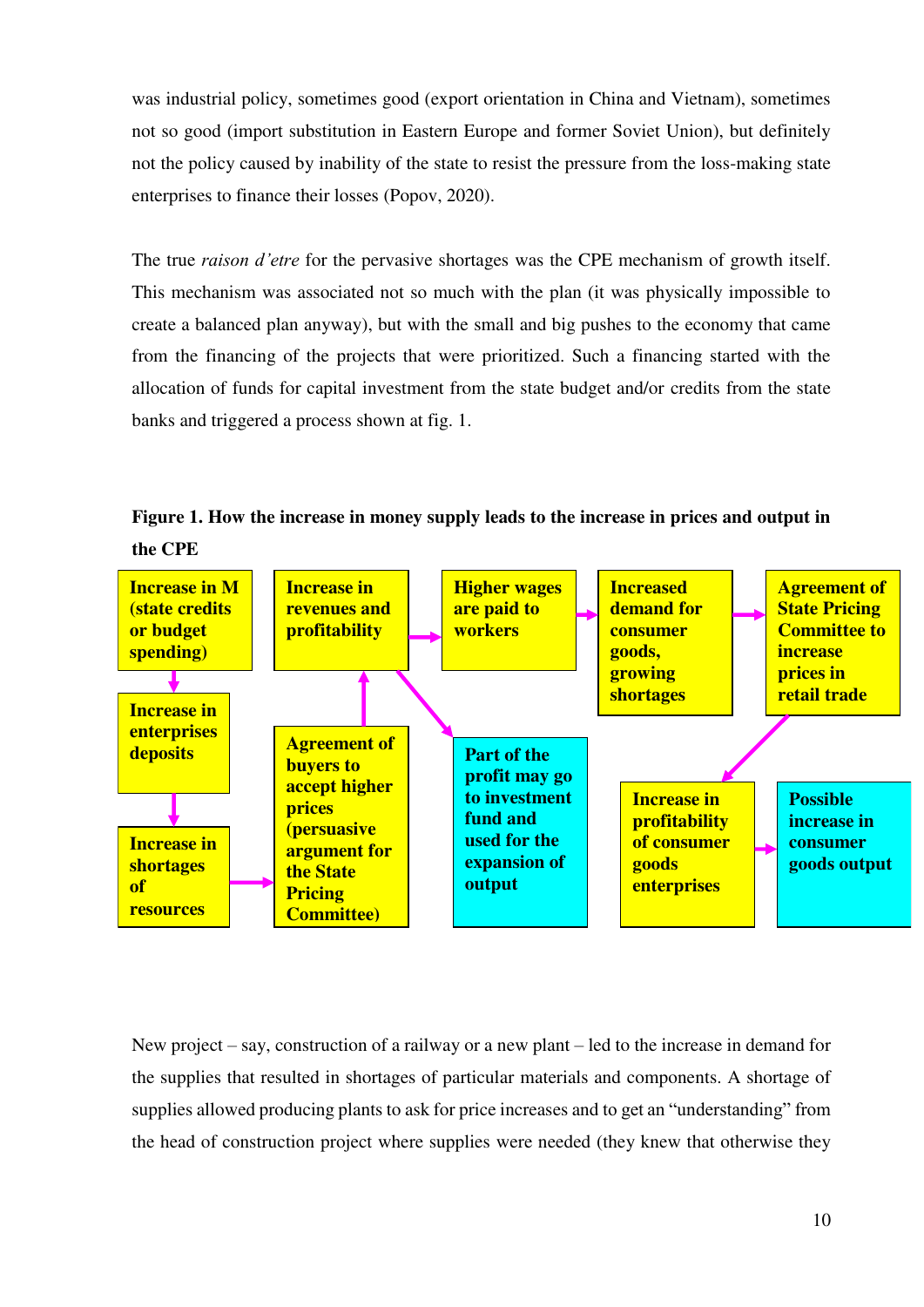will not get the supplies at all), and such an "understanding" was a persuasive argument for the State Committee on Prices to agree to price hike.

Sometimes the price increases occurred in a creeping way – via transition to the new varieties of products: in industries with the large and rapidly changing nomenclature of output (machine building, consumer goods, construction, services) introduction of the "new" product that was basically the same as the old one, but with few bells and whistles, was a widely used method of increasing prices. The calculation of the higher costs reflecting the "higher quality" was sent to the State Committee of Prices and eventually approved – the officials of the Committee new all these tricks, but were physically incapable to check millions of new calculations.

In other cases, in industries that produced few varieties of products and had stable nomenclature (resource industries, agriculture) prices were increased by the regulator (State Pricing Committee) periodically in a one-time hike: it was necessary to do it every 5-7 years because the creeping inflation constantly going on in other industries that delivered supplies to resource industries and agriculture undermined their profitability (fig. 2).

## **Figure 2. Price cycle and profitability cycle in industries with slowly and rapidly changing nomenclature of goods**



Thus agriculture and resource industries periodically experienced the decline in their profitability and were even getting into red before a one-time price increase for their produce restored their profitability to make it comparable with the other industries (Shmelev, Popov,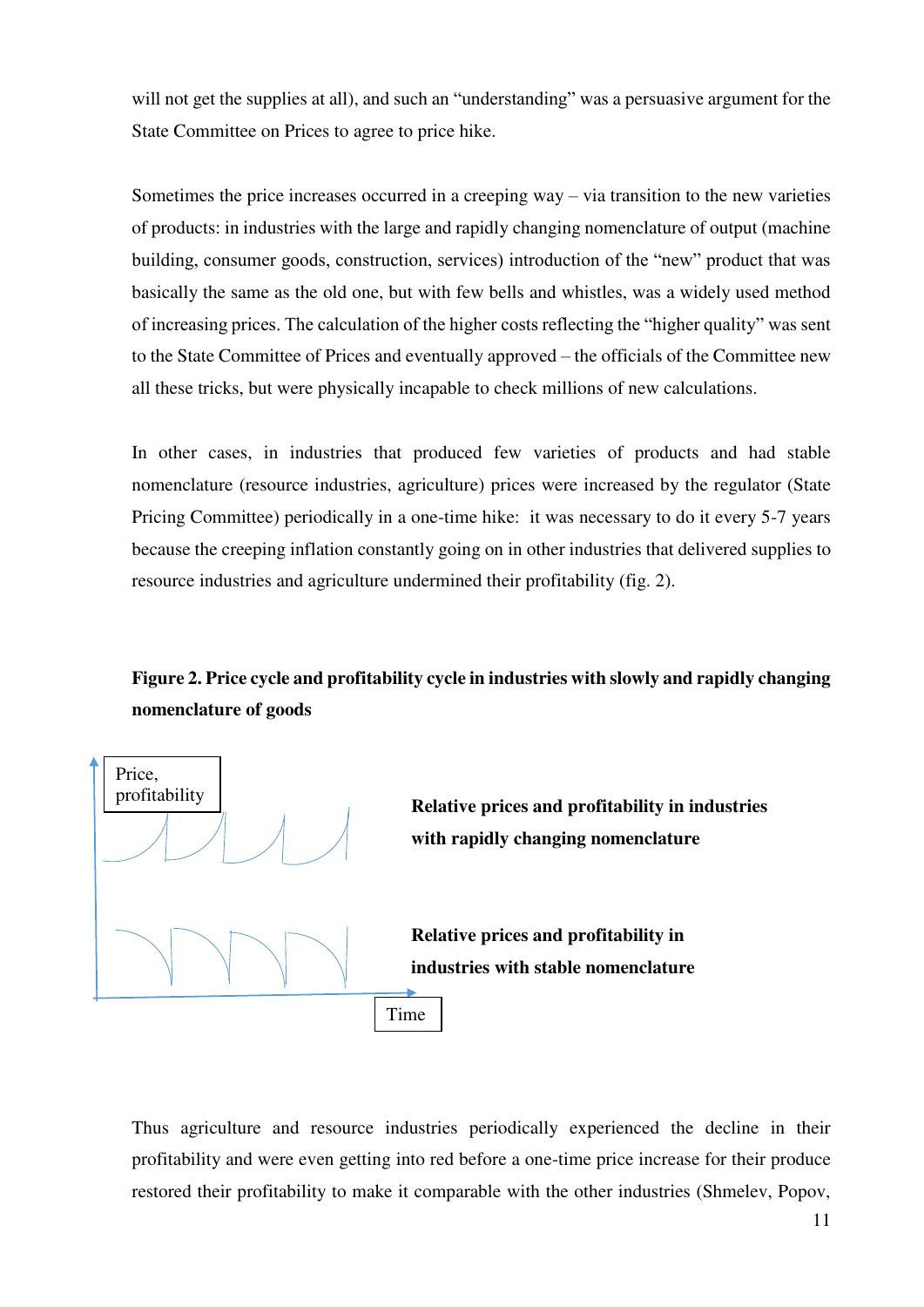1989). As fig. 3 shows, the profitability of machine-building, light industry, construction, communication, and food industry in the USSR was the highest, whereas fuel and electricity, transportation and agriculture were low profitable.



**Figure 3. Profitability of particular industries in the USSR in 1986, %** 

Source: Goskomstat.

Price increases in both groups of industries led to the greater profitability and higher wages (wage fund was planned *de facto* as a percent of the total output and higher profits allowed to pay bonuses to workers), whereas higher profitability allowed to expand output because part of the profit could have been used for investment into the expansion of production capacities (fig.2). As a result, the initial small and big impulses generated by the prioritized investment projects transformed themselves into price and output increases – pretty much like it happens in a market economy as a result of the increase in government spending and/or expansion of the money supply.

Shortages and excess inventories were inevitable in CPE almost by definition. But it was not only a structural mismatch – the total value of shortages exceeded that of excess inventories. Excess demand created by priority investment projects in particular industries was a driving force of CPE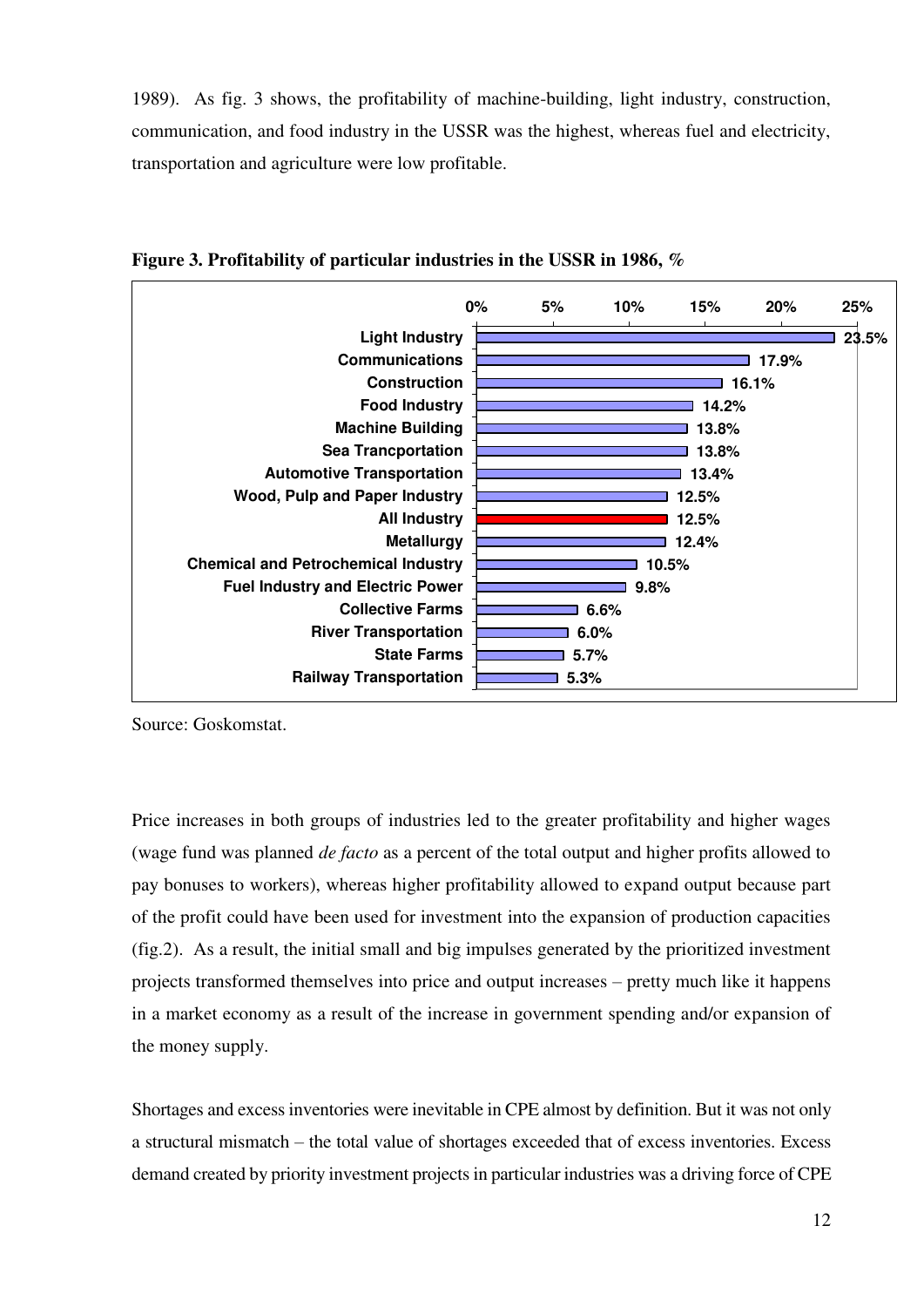and precipitated into the rest of the economy via the multiplier process of chain increases of prices and output.

 Capital investment was regarded as a major tool of eliminating the bottlenecks resulting from shortages. So capital investment was diverted to areas where new production capacities were needed to expand the production of scarce goods. The whole planning process thus looked like an endless chain of the urgent decisions forced by emergency shortages of different goods that appeared faster than the planners were able to eliminate them. This was a sort of a vicious circle, a permanent race against time, in which decisions to make capital investment were predetermined by existing and newly emerging shortages. And this was the transmission mechanism for the increase in output and prices – it was causing both, inflation and economic growth.

### **Evidence**

There is a well-known relationship between the expansion of money supply and the growth of prices and output. Normally, the increase in the money supply is causing some growth of output in the first 12-18 months and then triggers the increase in prices (inflation). If the economy operates close to the potential (low unemployment and high capacity utilization), impulses of the money supply expansion are causing more inflation and less output growth, but in case of the large output gap (between potential and actual output), there is a good chance to expect that money supply impulse would result predominantly in output growth, not in inflation. In any case, *ceteris paribus* (or to be more precise, in the absence of changes in money velocity), increase in the money supply is exactly equal to the increase in output in current prices, which in turn is equal to the sum of growth and inflation. Fig. 4 confirms that the money velocity is in fact quite stable – in the US in the 1960-80s the fluctuations of the growth rates of money supply were very much in line with the fluctuations of the growth rates of GDP in current prices.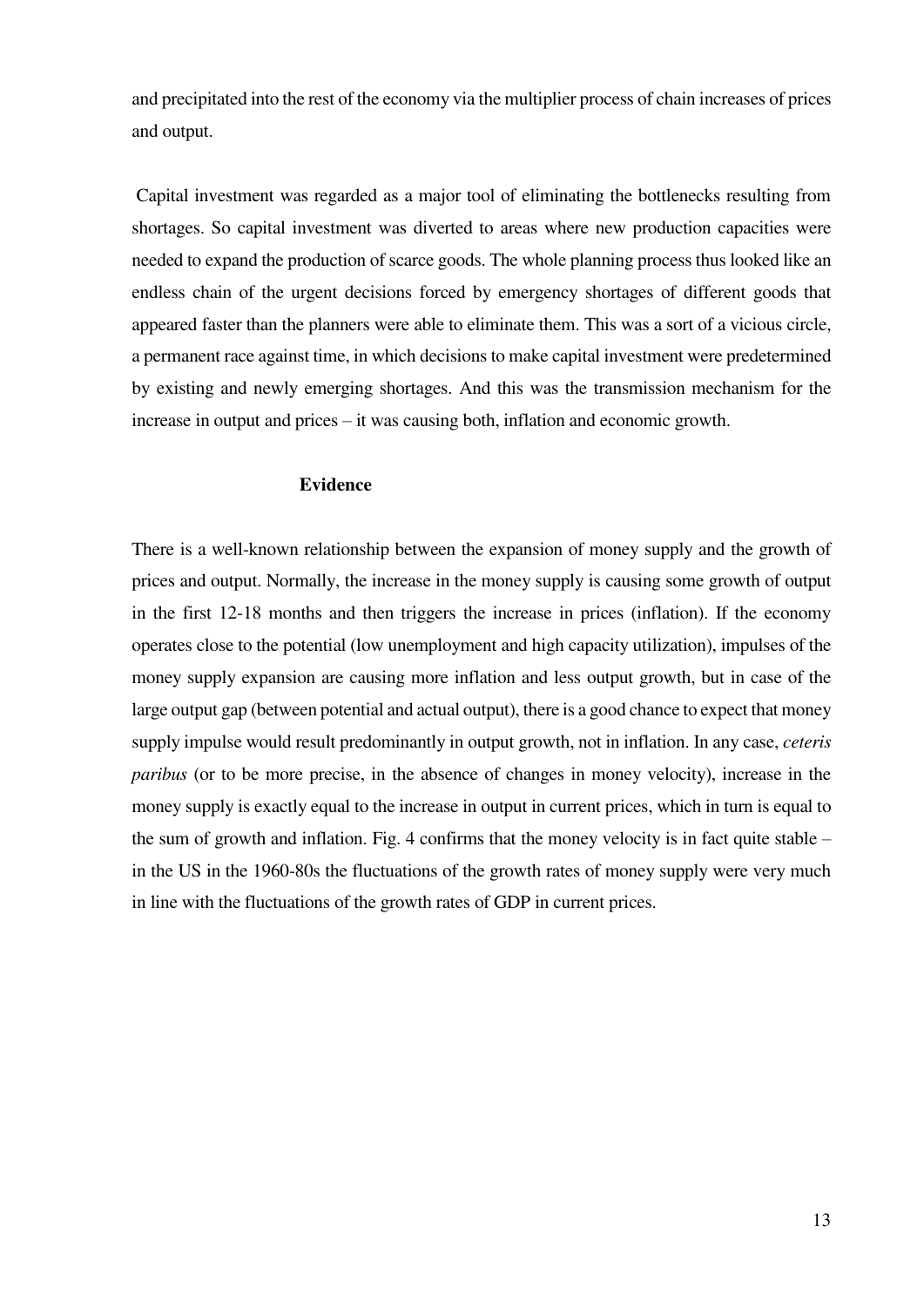

**Figure 4. US money supply and GNP, annual growth rates,%** 

Source: Economic Report of the President.

It may be surprising to see the same relationship in the CPEs – planning of the money supply was carried out by the State Bank (*Gosbank)*, planning of prices – by State Committee on Prices (*Goskomtsen)*, planning of output – by the State Planning Committee (*Gosplan)* and branchindustry ministries, and yet, in 1-2 years, these indicators fell into the relationship typical for the market economy. Growth rates of the national income in current prices in the USSR in the 1960s-80s, sometimes without the lag and sometimes with a lag of 1 year, reflected the fluctuations of the growth rates of most important component of money supply – deposits of enterprises (fig. 5). And the variations in the growth rates of enterprises' deposits with a lag of about one year led to the fluctuations in wages growth rate (fig. 6). Finally, growth rates of personal deposits were quite correlated with the growth rates of retail sales – again, with a one-year lag (fig. 7).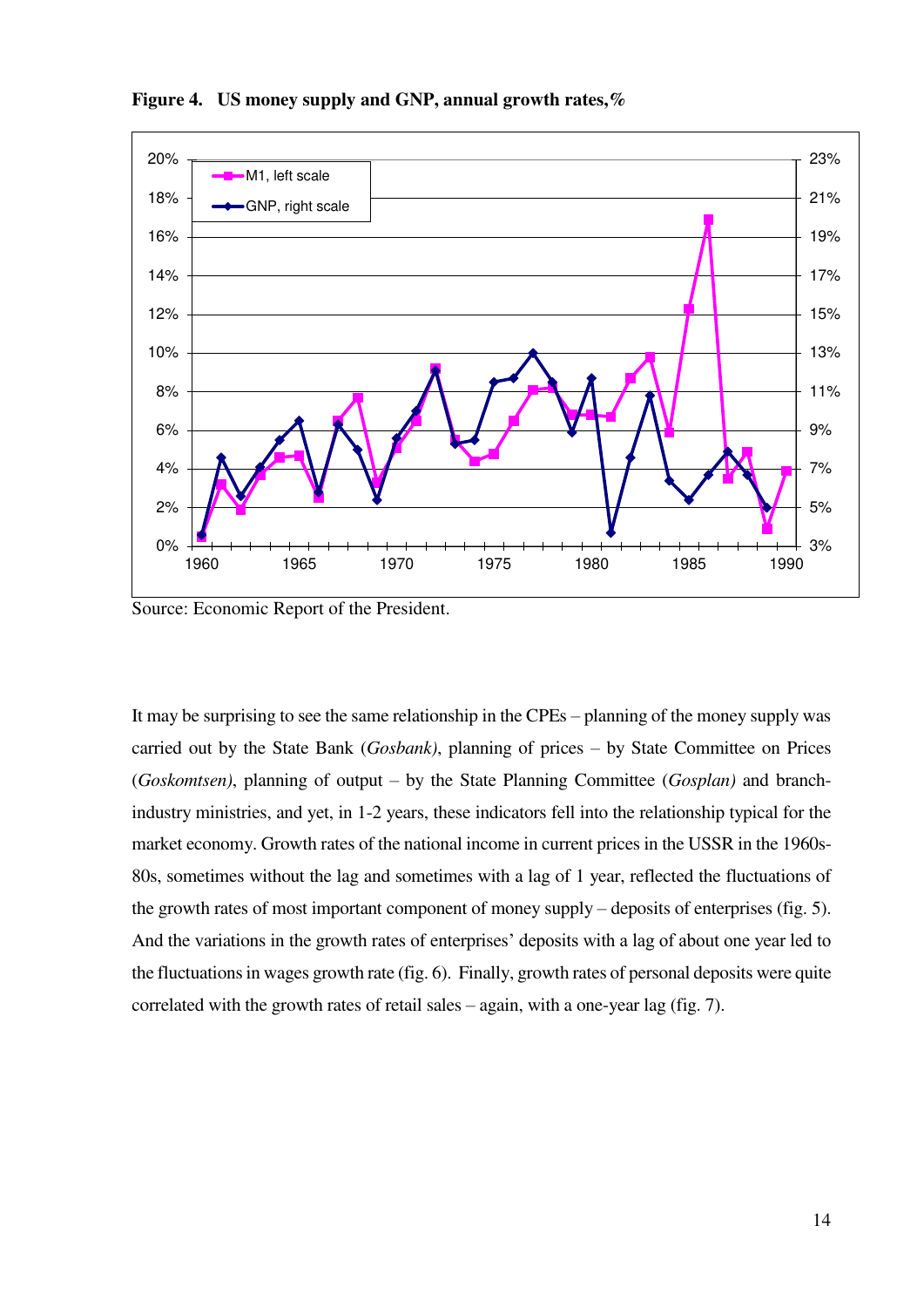

**Figure 5. Enterprises deposits and national income in current prices, annual growth rates,%** 

Source: Goskomstat.



**Figure 6. Money supply and wages, annual growth rates,%** 

Source: Goskomstat.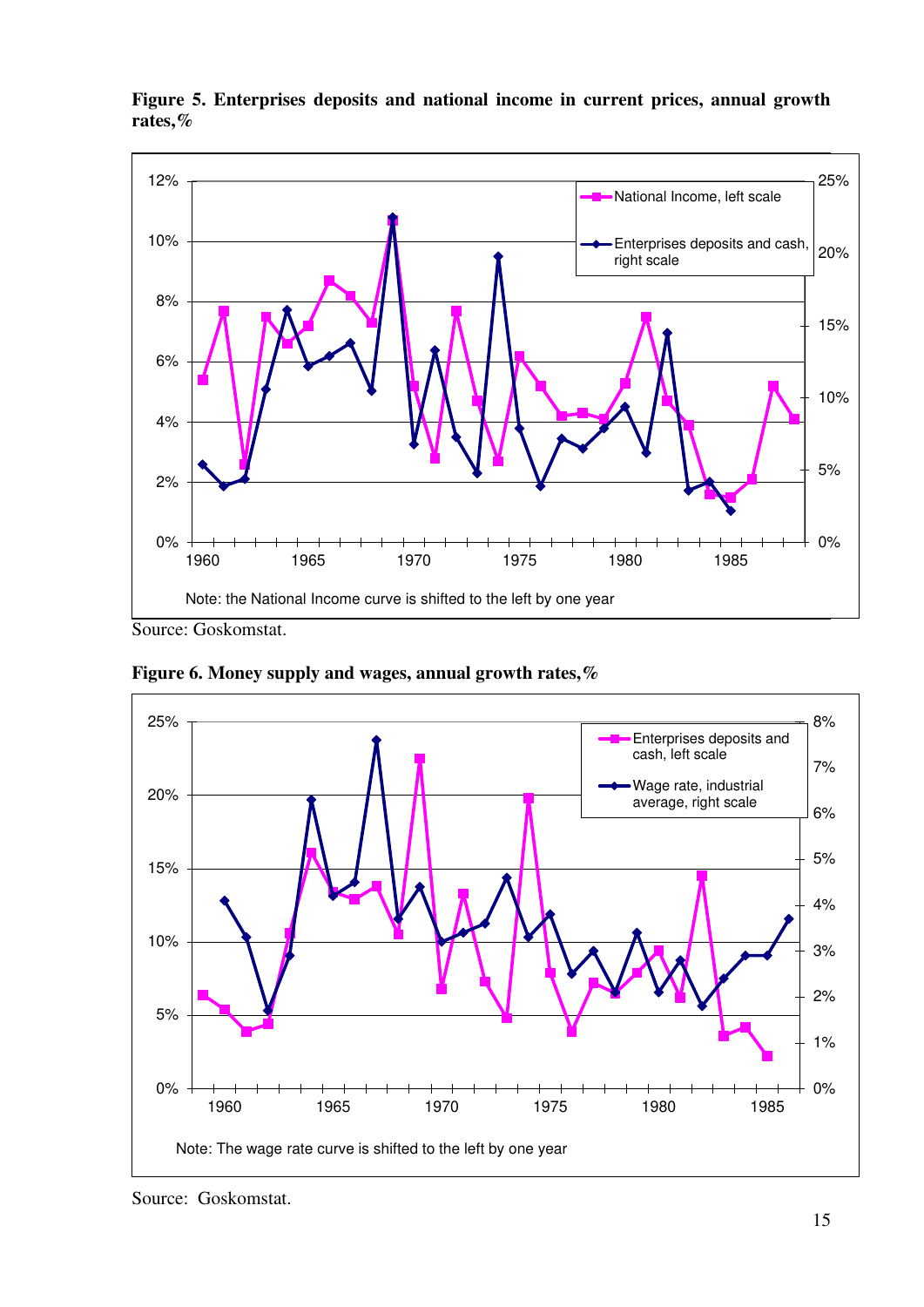

**Fig. 7. Personal bank deposits and retail sales in current prices, annual growth rates, %** 

Source: Goskomstat.

This relationship between the growth of money supply and growth of prices and output, and increase in wages and retail sales confirms in the first approximation the hypothesis about growth mechanism in the CPE: when money supply expands due to increased financing of particular investment projects, there are automatic mechanisms at play to transmit the initial impulse into other industries, so it causes the increase in prices, output and wages.

### **Conclusions**

Centrally planned economy (CPE) is sometimes characterized as an antonym of a market economy, but this is not true. The ability of the central planning authority to develop and implement a coherent balanced plan for the national economy (not even to speak about the optimal plan) is limited and hence the vacuum is being filled with the automatic mechanisms of self-regulation that are in essence similar to the market adjustment process. In particular, fiscal and monetary shocks in the CPE lead to the increase in output and prices, very much like the fiscal and monetary impulses in the market economy. The mechanism of the transmission of these impulses implies the emergence of shortages due to the launch of small and big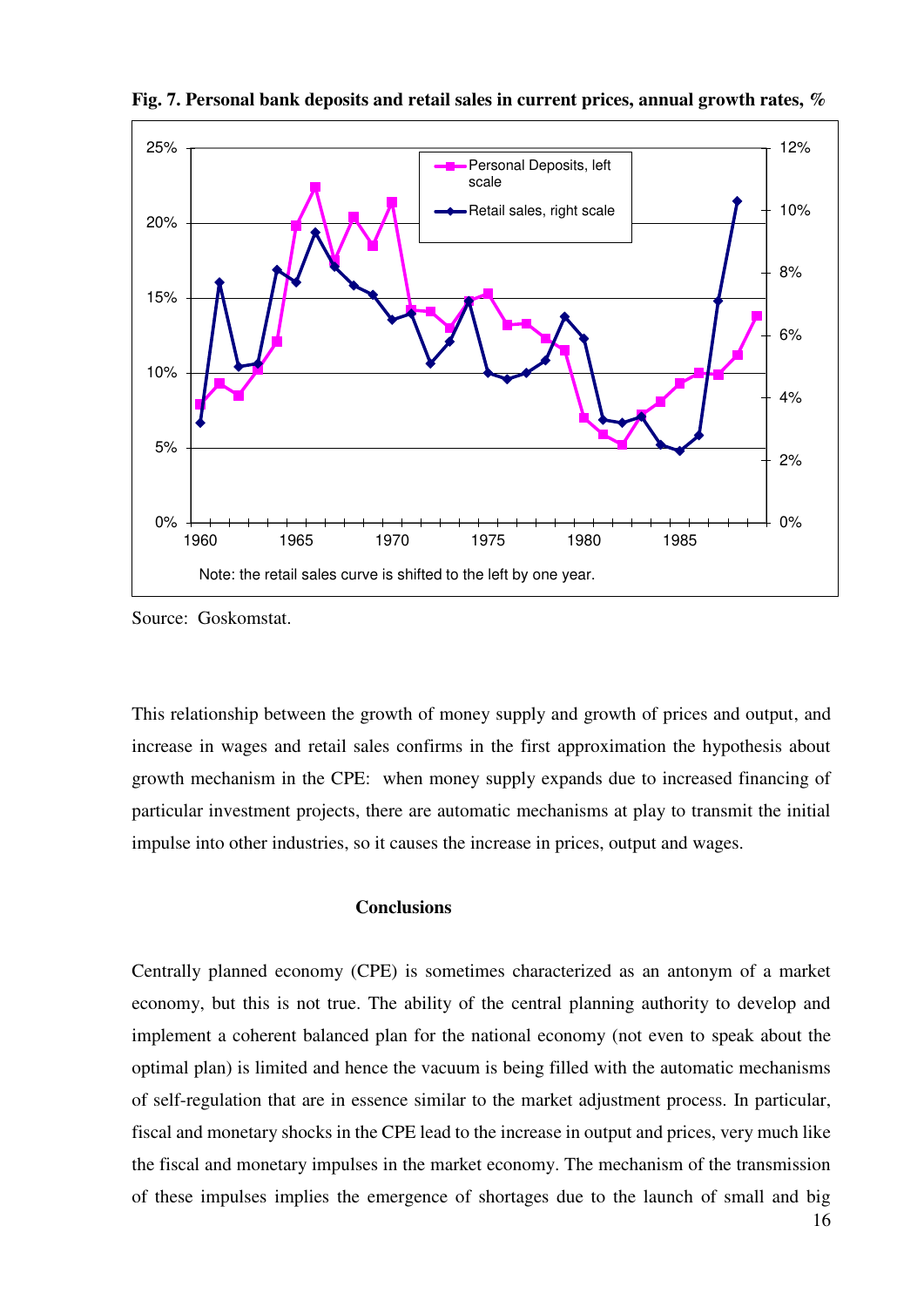investment projects and the elimination of these shortages through largely self-propelled process of price and output increases. Initial investment led to shortages of supplies, which triggered creeping price increases for scarce goods, which in turn boosted profitability in respective industries allowing them to increase output. *De facto* it was a market economy multiplier process – fiscal and monetary expansion leading to the price and output increases that eventually balanced supply and demand.

Such an interpretation explains the large gap between the planned targets and actual indicators. Even though it was demonstrated that the growth rates of the CPE are not really determined by the planners and planned targets, it was not really clear, what are the true determinants of the variations of growth rates. This paper argues that the planners influenced the development of the national economies not so much via adopting the planned targets, but by choosing the investment projects to be launched first. The financing of these projects gave impulses to the other industries via multiplier process that triggered either price increases or output increases, depending on the gap between the potential and actual output, very much like in a market economy.

#### **References**

Campbell, Robert W. (1958). A Comparison of Soviet and American Inventory-Output Ratios. - *The American Economic Review*, Vol. 48, No. 4 (Sep., 1958), pp. 549-565

Gomulka, Stanislaw (1985). *Kornai's Soft Budget Constraint and the Shortage Phenomenon: A Criticism and Restatement*, in: Economics of Planning, Vol. 19. 1985. No. 1.

Gregory, Paul R., and Stuart, Robert C. (2001). *Russian and Soviet Economic Structure and Performance.* 7th ed. [New York:](https://www.encyclopedia.com/places/united-states-and-canada/us-political-geography/new-york) Addison Wesley Longman.

Hare, Paul (1989). The economics of shortage in the centrally planned economies. In: Models of Disequilibrium and Shortage in Centrally Planned Economies. Ed. By Cristopher Davis and Wojciech Charemza. 1989, pp. 49-82.

Hayek, Friedrich (1944). The Road to Serfdom. Fiftieth Anniversary Edition. University of Chicago Press, 1994.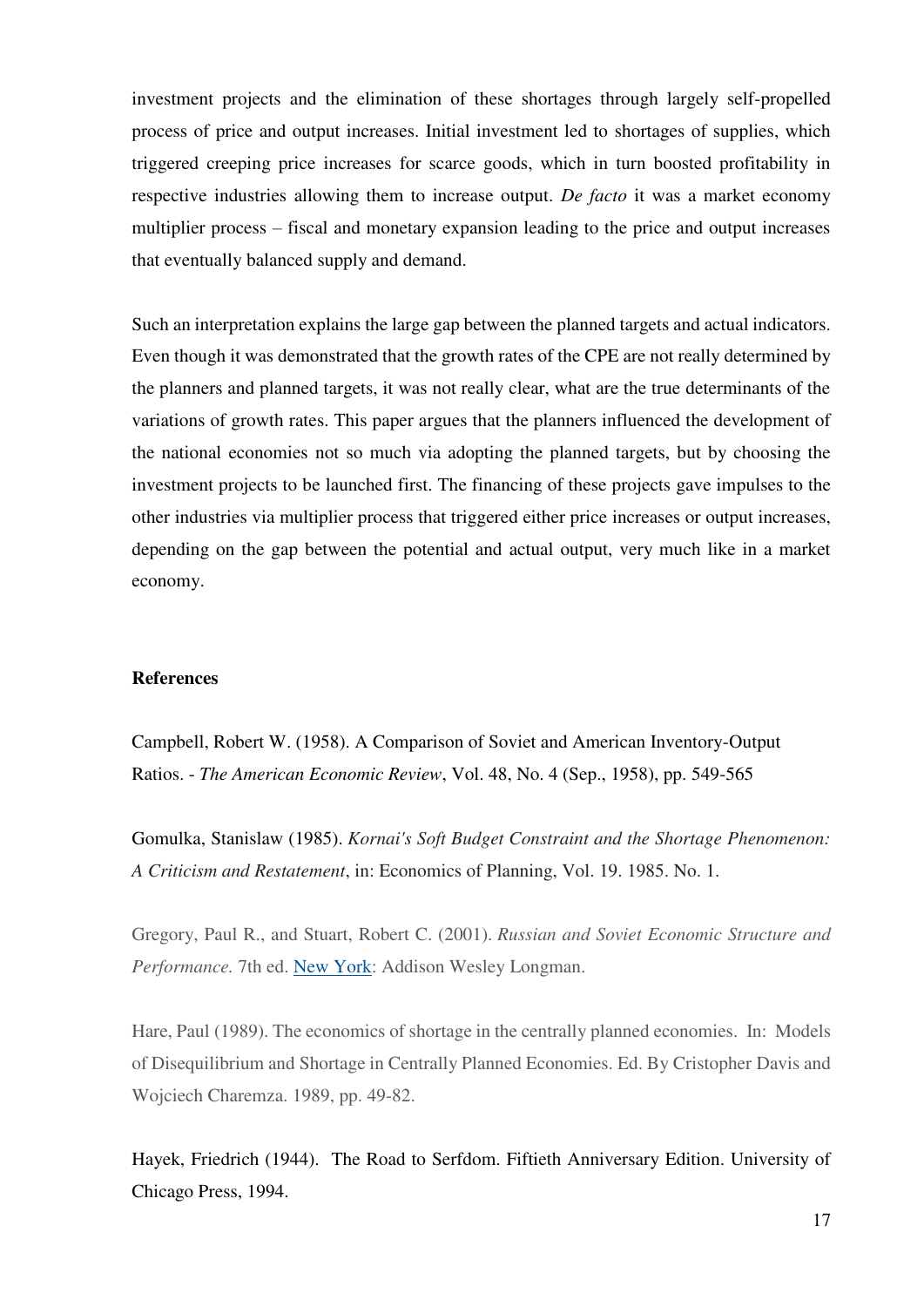Hayek, Friedrich (1968). Competition as a Discovery Procedure. – Lecture sponsored by the Institut für Weltwirtschaft at the University of Kiel. It was published as No. 56 in the series Kieler Vorträge. - THE QUARTERLY JOURNAL OF AUSTRIAN ECONOMICS VOL. 5, NO. 3 (FALL 2002): 9–23. [Http://mises.org/journals/qjae/pdf/qjae5\\_3\\_3.pdf](http://mises.org/journals/qjae/pdf/qjae5_3_3.pdf)

Kantorovich, Leonid V. (1959). Канторович Л.В. Экономический расчет наилучшего использования ресурсов. М., Изд-во АН СССР, 1959 – in Russian (English Translation: The Best Use of Economic Resources*.* – Mass., Harvard University Press, 1965).

Kolodko, Grzegorz W. (2018). *Socialism, Capitalism, or Chinism*?, *Communist and Post-Communist Studies*, Vol. 51(4): 285-298.

 Kornai, János (1980). Economics of Shortage. Vol. 1, 2. Amsterdam: North Holland Press, 1980.

Leontief, Wassily (1974). 'Sails and Rudders, Ship of State'. In L. Silk (ed.), Capitalism, the Moving Target. New York: Quadrangle Books, 101-4.

Lindbeck, Assar (2007). János Kornai's Contributions to Economic Analysis. - IFN Working Paper No. 724, Research Institute of Industrial Economics, 2007. [\(http://www.ifn.se/Wfiles/wp/wp724.pdf\)](http://www.ifn.se/Wfiles/wp/wp724.pdf).

Medvedev, Pavel (1986). Медведев П.А. Управляющая функция плана и пути ее усиления. М.: ЦЭМИ АН СССР, 1986.

Nuti, Domenico M. (2014). Kornai - Shortage versus Surplus Economies. - Paper presented at the Conference on "Institutions that change the World", WINIR (World Interdisciplinary Network for Institutional Research), Greenwich, London, 11- 14 September 2014. – *Insight* [\(http://www.insightweb.it/web/content/kornai-shortage-versus-surplus-economies-1\)](http://www.insightweb.it/web/content/kornai-shortage-versus-surplus-economies-1).

Popov, Vladimir (2020). [A myth of soft budget constraints in socialist economies. -](http://pages.nes.ru/vpopov/documents/SOFT%20BUDGET%20CONSTRAINTS%20in%20socialist%20economies=MPRA_paper_99769.pdf) *MPRA [Paper No. 99769](http://pages.nes.ru/vpopov/documents/SOFT%20BUDGET%20CONSTRAINTS%20in%20socialist%20economies=MPRA_paper_99769.pdf)*, April 2020.